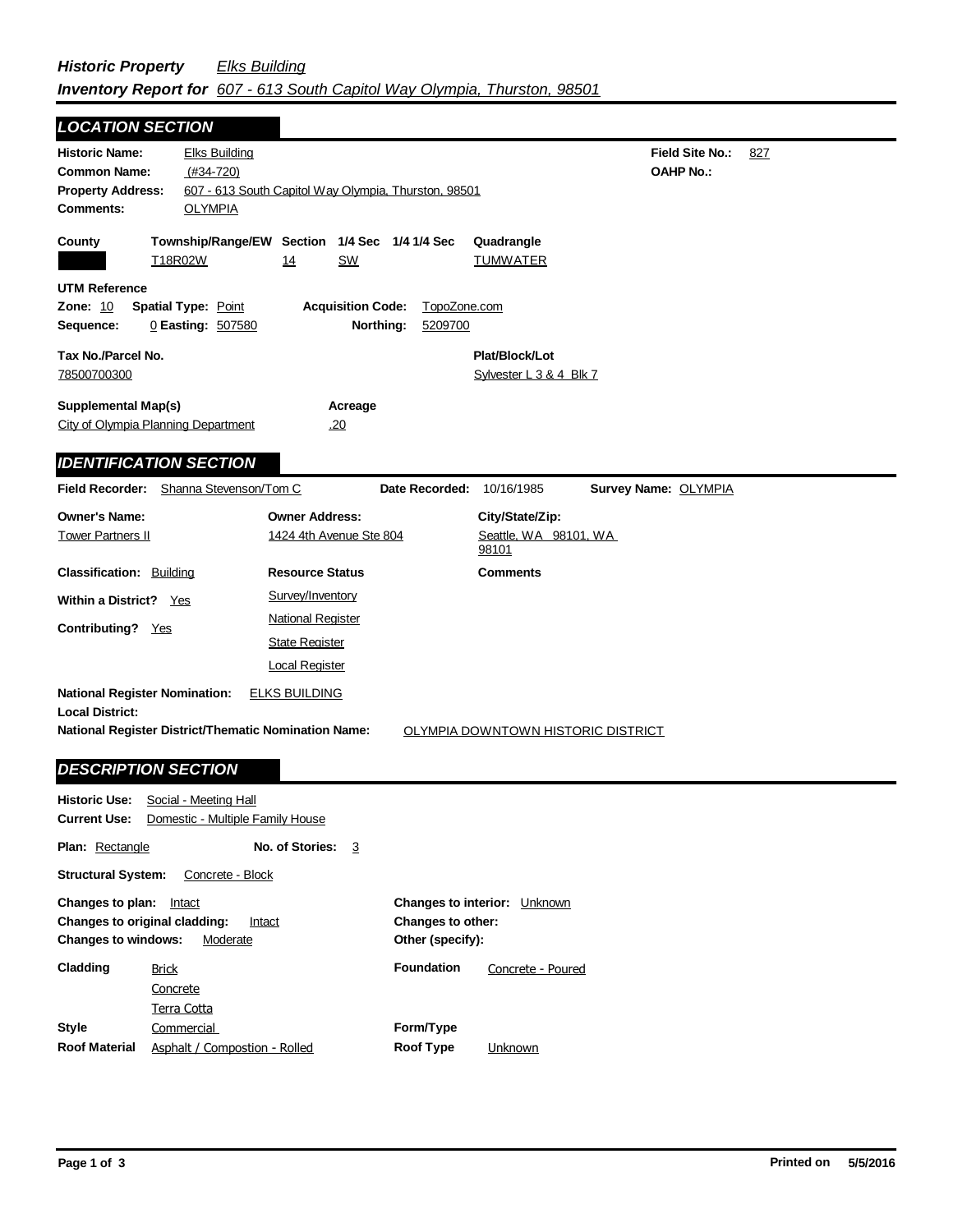## *NARRATIVE SECTION*

| <b>Study Unit</b>                                                               | Other     | Date Of Construction:<br>1919-1920 |  |
|---------------------------------------------------------------------------------|-----------|------------------------------------|--|
| Architecture/Landscape Architecture                                             |           | Joseph Wohleb<br>Architect:        |  |
| Social Movements/Organizations                                                  |           | Builder:                           |  |
|                                                                                 |           | Engineer:                          |  |
| Property appears to meet criteria for the National Register of Historic Places: |           | No                                 |  |
| Property is located in a historic district (National and/or local):             | <u>No</u> |                                    |  |

**Property potentially contributes to a historic district (National and/or local):**

*Statement of Significance* Formed in 1891, the Elks Lodge has long been an influential group in Olympia. The group was the successor to other men's social clubs in Olympia, notably the Bachelor and O'Shanty Clubs. Actor Charles Vivian, founder of the national Elks movement, visited Olympia in 1872 and found fertile ground for his ideas in Olympia which was, according to one writer, the "center of culture on the Pacific Coast" at that time. The O'Shanty Club was organized after Vivian's visit and later all of its members joined in forming the Elks Lodge. Early membership was made up of state officials and Olympia businessmen, its organization following close on the heels of statehood in Washington with the location of the capital at Olympia in 1889. Because of political conditions resulting from a change in government in 1898, the group dissolved in 1899 and transferred to the Tacoma Lodge. They reorganized in 1902 in Olympia under the number 186, the same as their original designation. Activities in the early years of the lodge included baseball, orchestra and band concerts and legislatiave dances. The lodge met in the Woodruff Block between State and Fourth Avenue on Capitol Way. With enlarged membership , due in part to wartime shipbuidling and related industries locally, a new building, designed by Joseph Wohleb, local Olympia architect and an Elk member, was built in 1919 . This new building reflected the increased role for the organization in philanthropic work.

> The Elks were in the forferont on home efforts in World War I, helping to raise money for liberty bonds and providing conerts and community sings to boost morale. The lodge was closely associated with Camp Lewis and provided a haven for soldiers stationed there. The club was instrumental in reorganizing the Chamber of Comerce which had declined in importance and the group helped to bring about the construction of the Olympian Hotel.

> Their shows and concerts helped provide funds for two major philanthropic efforts begun in the early 1920s. The Jingle Club which was joint effort of the Elks and early radio station begun at St. Martin's College, KGY, was a kind of telethon eliciting support mostly a Christmas time for the needy. In 1924, the Elks began their efforts for the relief of crippled children and sponsored big brother gatherings for local boys.

> In 1928, original architect Joseph Wohleb, redesigned the first and second floor windows of the buildingcreating the present asymmetrical window arrangement.

During the Depression years of the 1930s, the Jingle Club became even more important to the community and the Elks even provided a power saw to give wood for the unemployed and planted relief gardens. The Elks were also the official patrolling units during the March1933 "Hunger March on the Capitol" staged by state disgruntled unemployed.

During the years of World War II, the Elks directed their efforts toward helping military men stationed at Fort Lewis and donated to a USO center in Olympia. The club was a haven for visiting military officials including a visit from Dwight David Eisenhower.

Throughout the years, the Elks have held a variety of fund raising events to benefit many different charities. The club vacated their historic building in 1958 when their new clubhouse was built on 4th Avenue in Olympia. That building was razed for Heritage Park and they are now located at 1818 4th Avenue E.

The historic Elks Building was renovated in 1988 and 1989 and now features 39 housing units as well as retail space. The renovation restored the distinctive glass pergola and entry on the front facade. The building is owned by Tower Partners II, LLC. Commercial tenants are Jin Jor Clothing and Capitale Restaurant. It is listed on the National, State and Olympia Registers of Historic Places.

*Description of Physical Appearance*

| Major                | Fultz, Hollis, B., El |
|----------------------|-----------------------|
| <b>Bibliographic</b> |                       |
| <b>References</b>    |                       |

Ikdom in Olympia -- a history, Warren's Quickprint, Olympia, 1966.